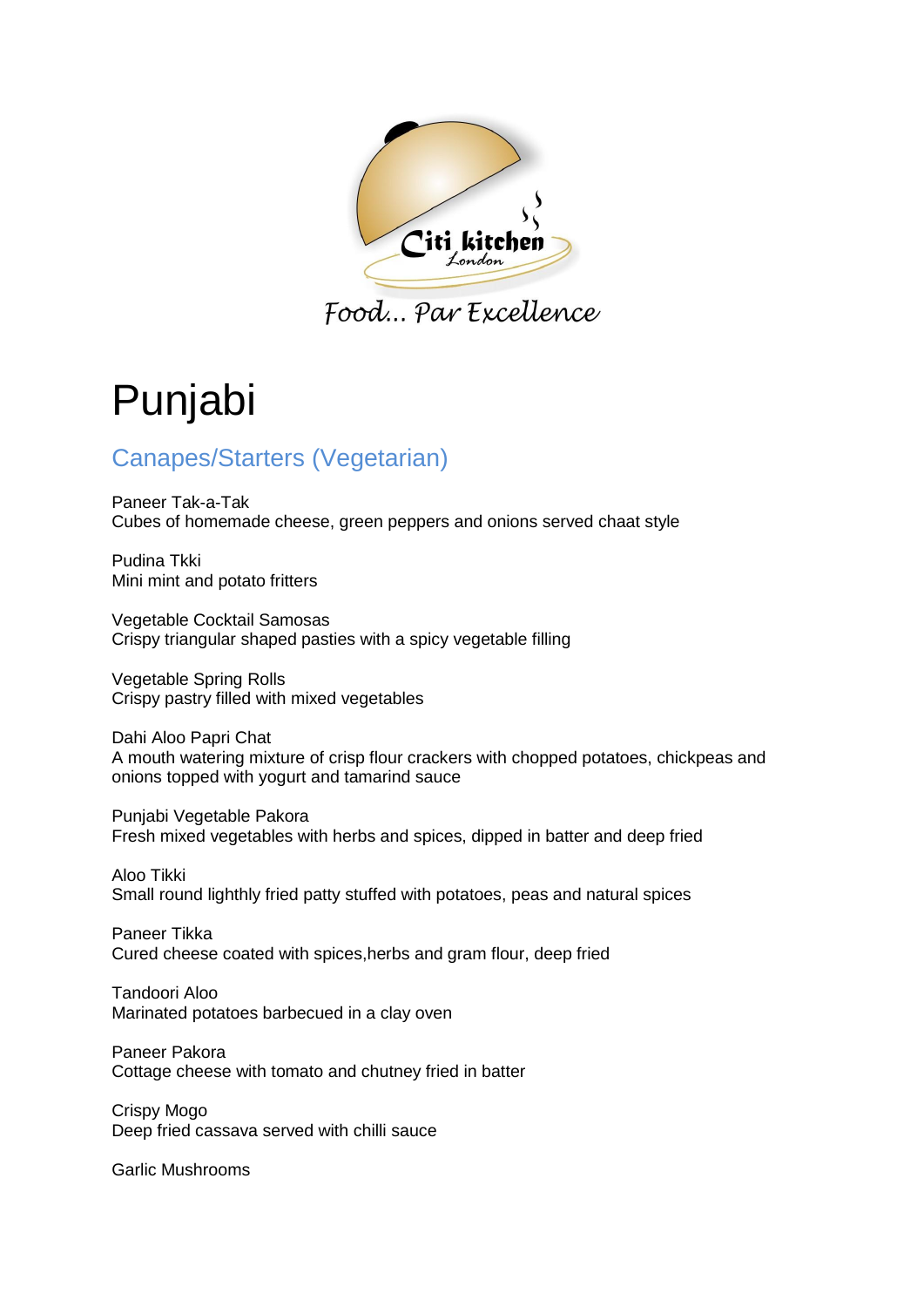Crispy coated mushrooms dipped in garlic sauce and deep fried

Chilli Paneer Cubes of our very own Indian cheese, and cooked in our very own chilli Indo-Chinese sauce

Onion Bhaji Onions deep-fried in our spicy batter

Mixed Vegetable Cutlets Lightly fried spicy vegetable cakes

#### Canapes/Starters (Non Vegetarian)

Hare Bare Kebabs Spinach and fresh green vegetables marinated and cooked in Indian

Meat Samosa Crispy triangular shaped pasties with a spicy meat filling

Jeera Chicken Chicken cooked with roasted cumin seeds

Chilli Chicken Chicken cooked in a special chilli sauce

Chicken Tikka Diced boneless chicken marinated in yogurt with subtle spices and herbs, cooked on skewers in a charcoal fire clay oven

Chicken Pakora Boneless chicken with special herbs and spices coated with gram flour and deep fried

Chicken Spring Rolls Crispy pastry filled with minced chicken

Tandoori Chicken Chicken marinated in yogurt, spices and herbs, grilled golden over charcoal on skewers

Seekh Kebab Tender minced lamb with onions, coriander and green chillies cooked over charcoal on skewers

Shami Kebab Tender minced lamb with lentils, onions and green chillies fried with an egg

Tandoori Lamb Chops Lamb chops marinated in special spices and cooked over charcoal

Fish Amritsari Fish marinated in special sauce and deep fried

Fish Masala Fish marinated in delicious spices, then deep fried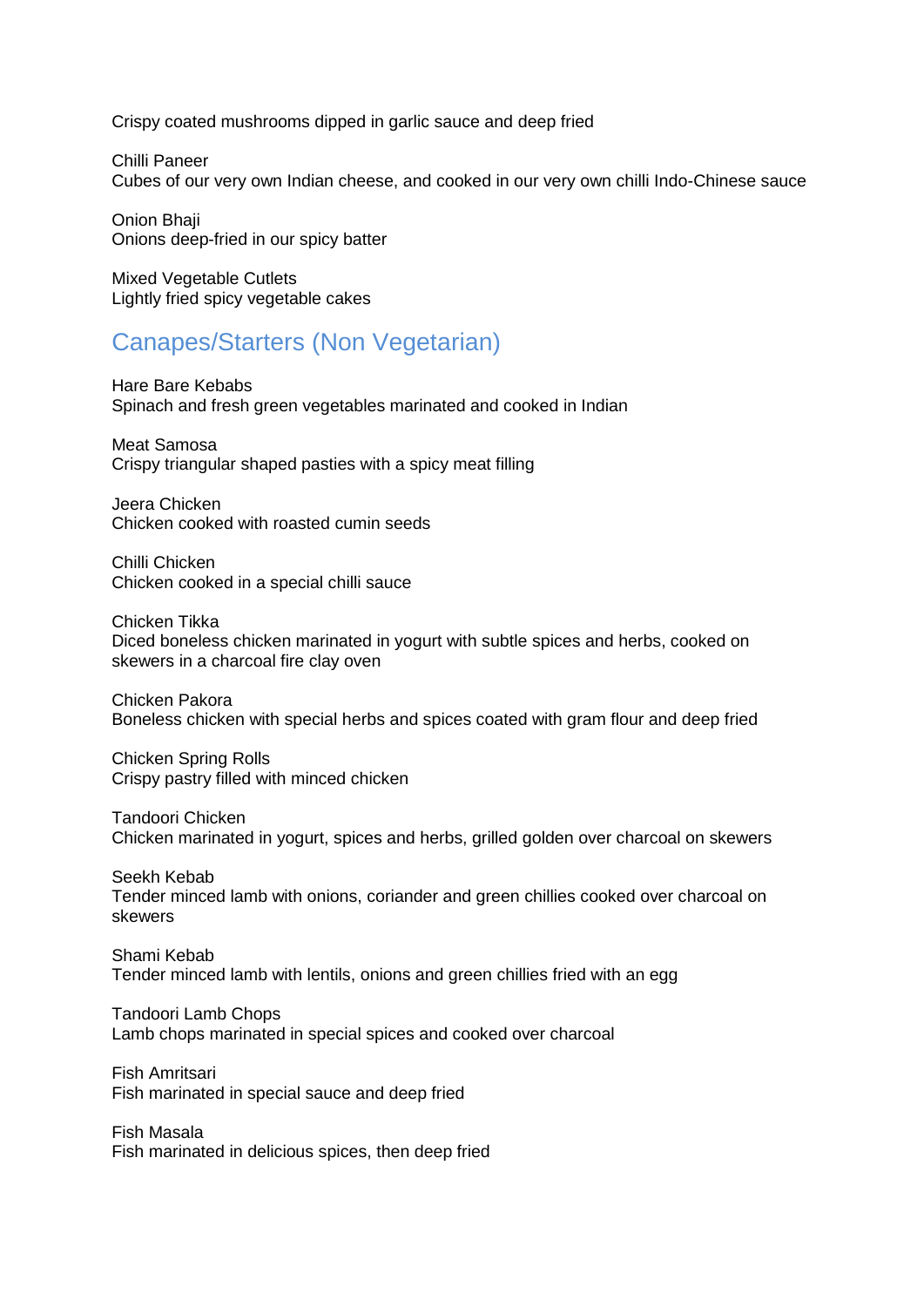Malai Chicken Tikka Chicken marinated in cheese and cream, cooked with Indian spices in a tandoor

Chicken Wings Finely selected chicken Wings marinated in our own special sauces and prepared in a tandoor

## Main Course (Vegetarian)

Bhindi Bhuna Fresh okra cooked with onions, garlic, ginger and coriander

Aloo Gobi Cauliflower and potatoes cooked with garlic, onions, herbs and spices

Mixed Vegetable Makhani A selection of vegetables cooked in a mild sauce of almonds, sultanas and fresh cream

Muttar Paneer Cured cheese and peas cooked with fresh ginger, garlic, onions, and coriander

Paneer Tikka Makhani Roasted cubes of homemade Indian cheese cooked with chopped tomatoes and spices in a delicate creamy sauce

Bombay Aloo Potatoes cooked in tomatoes and seasoned with mustard seeds

Vegetable Jalfrezi Masala Fresh mixed vegetables cooked with chopped tomato, bell peppers, ginger, garlic, onions, and herbs and garnished with coriander

Mushroom Masala Button mushrooms cooked with special spice

Masala Bengun Small fresh aubergines cooked with potatoes with herbs

Bhartha Large aubergines baked in a tandoor and cooked with onions and spices

Aloo Chana Chick peas cooked with potatoes and herbs and spices

Aloo Mattar Curry Green peas and potatoes cooked in tradional spicy sauce

Rajmah

Kidney beans steamed with tomatoes, ginger, garlic, onions and spices

Makhani Daal Black lentils cooked with cream and butter with ginger, garlic and fresh tomato sauce

Toor Daal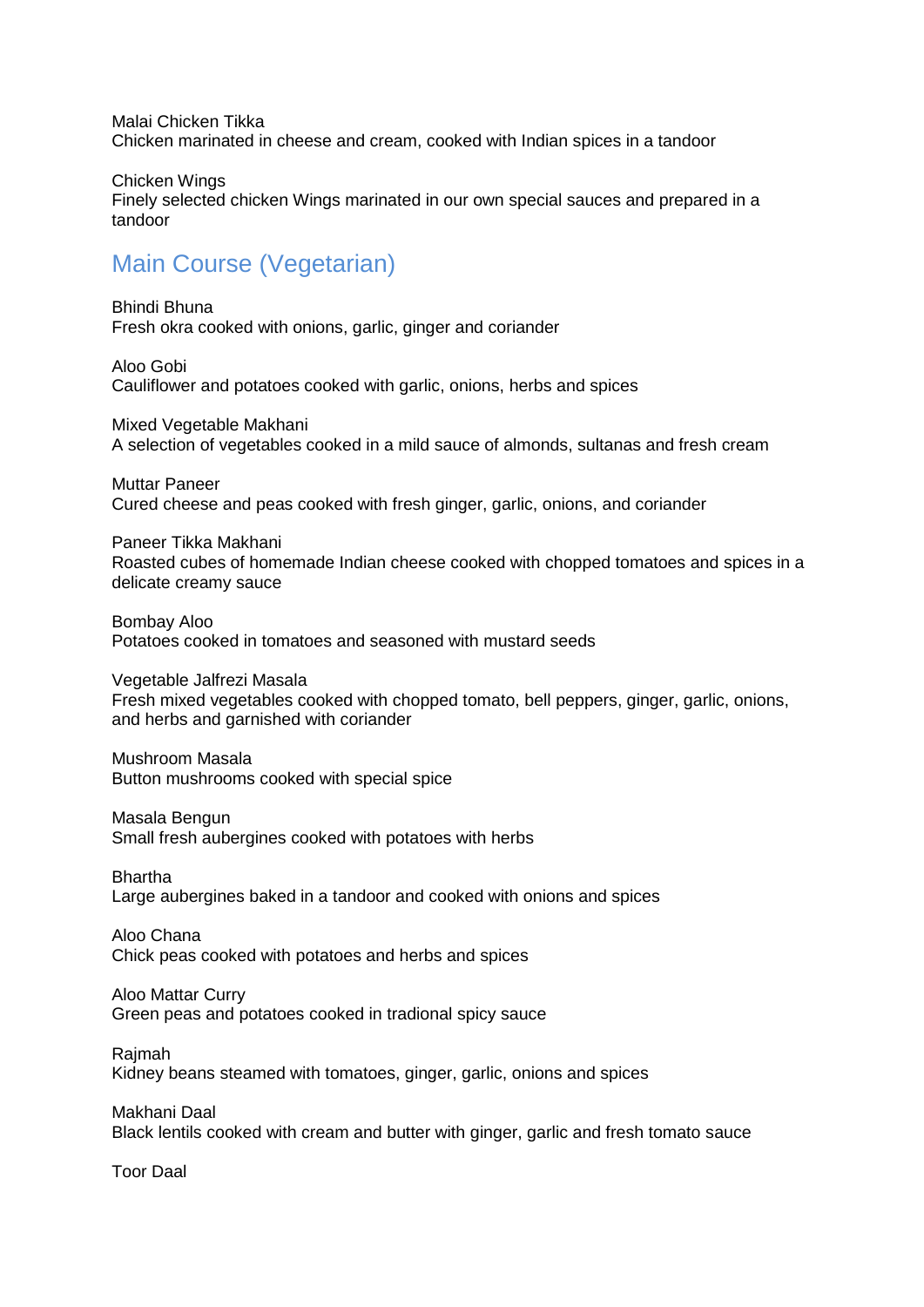Lentil curry which is yellow in colour seasoned with cumin, herbs and spices

Tarka Daal Split chick pea lentil curry cooked with herbs and spices

Palak Paneer Cottage cheese and fresh spinach tossed in onion, tomatoes and ground ginger

Vegetable Kofta Curry Fresh vegetable balls fried and served in a special sauce

Tinday Masala Marrow vegetables cooked in our very own masala sauce

Tawa Vegetables A choice of vegetables (Arbi, Bengan, Bhindi and Karela) cooked on a tawa, a very popular choice for self service buffets

### Main Course (Non Vegetarian)

Karahi Chicken Medium hot chicken cooked with spices, tossed dry in a karahi

Murgh Makhani

Boneless barbecued chicken pieces flavoured with fenugreek, cooked with tomatoes, butter and ground spices

Methi Chicken Chicken cooked with fenugreek leaves and cooked in a masala sauce

Chicken Madras A classic hot dish cooked with authentic herbs, green chillies and hot spices

Chicken Bhuna A thick textured dish with aromatic spices and herbs, tomatoes, garlic and coriander

Chicken Jalfrezi A special combination of fresh onions, peppers, egg and selected herbs and spices

Chicken Tikka Masala A delicious dish cooked with breast chicken onions, ginger, garlic, fresh coriander, green chillies, herbs and spices and cooked over charcoal with a thick sauce

Chicken Korma Very mild dish which is cooked with fresh cream and coconut and flavoured with dry nuts

Traditional Chicken Curry Our very own curry, Cooked with tomatoes and onions with fresh herbs and spices and prepared the traditional way

Rogan Josh Medium, hot lamb cooked with tomatoes, green peppers and served in a spicy sauce

Keema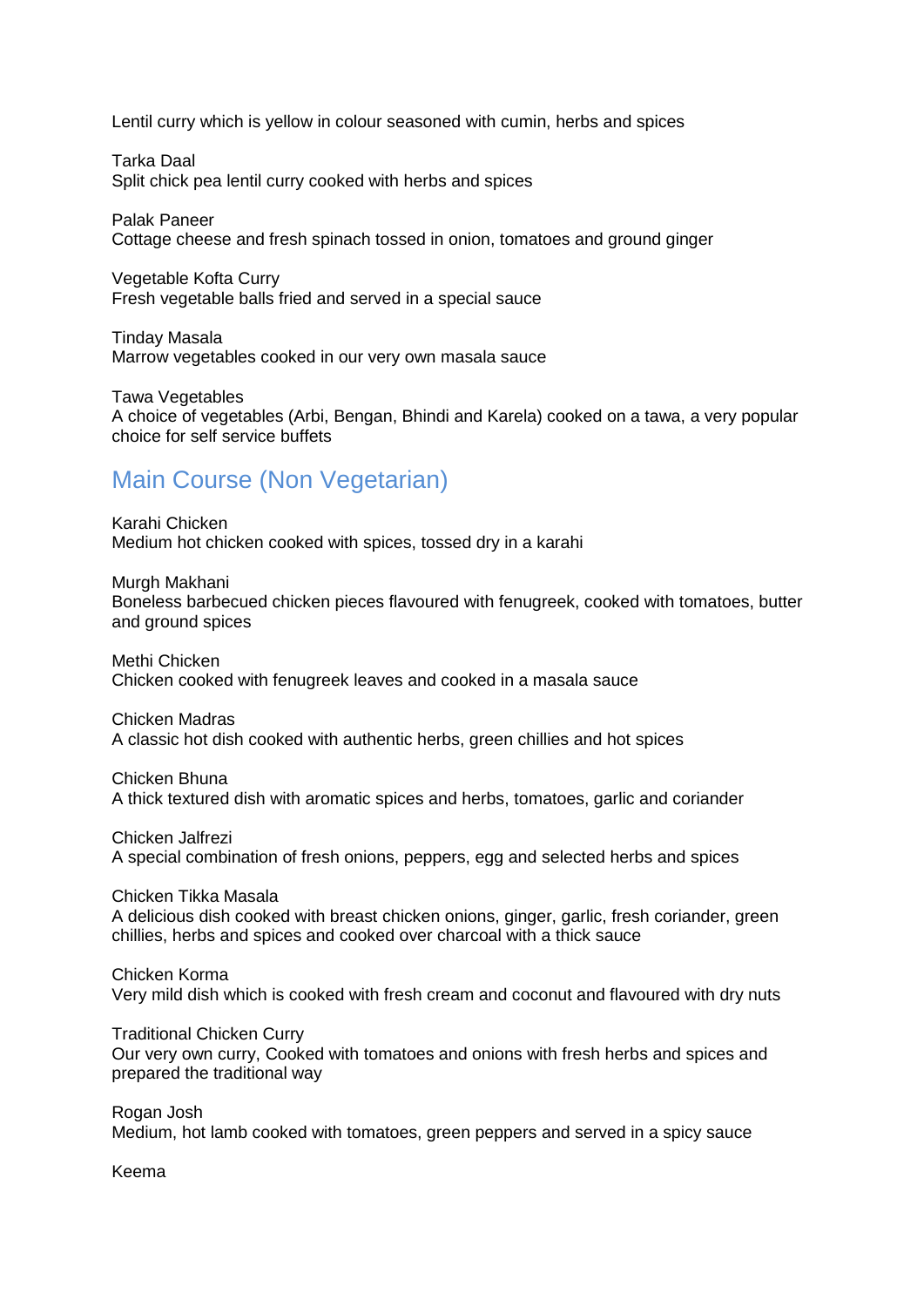Minced lamb cooked with green pea

Lamb Dopiaza Lamb cooked with extra onions and spices

Lamb Shahi Korma Lamb cubes marinated and cooked with nuts in a cream sauce

Lamb Kofta Minced meat rolled into balls and served with a spicy sauce

Palak Lamb Lamb cooked with fresh spinach and special spices

Karai Gosht Medium hot lamb cooked in spices and tossed dry in an iron karahi

Traditional Lamb Curry Our very own curry, Cooked with tomatoes and onions with fresh herbs and spices and prepared the traditional way

#### Rice

Pilau Rice Long grain basmati rice with peas, nuts and flavoured with roasted cumin seeds

Badam & Cashew Nuts Plain pilau rice cooked with badam and cashew nuts

Saffron Rice Boiled basmati rice and seasoned with saffron

Special Fried Rice Basmati rice with peas, egg and flavoured with special recipes

Plain Pilau Rice Long grain basmati rice

Vegetable Biryani Fresh vegetables saute´ed in herb and spices with fragrant Indian basmati rice and nuts

Chicken Biryani Long grain basmati rice and boneless pieces of chicken saute´ed in herbs and spices

Lamb Biryani Long grain basmati rice and boneless pieces of lamb saute´ed in herbs and spices

#### **Breads**

Tandoori Naan Unleavened bread, touched with garlic if required and cooked on the sides of our clay oven

Peshwari Naan Light refined flour bread, topped with almonds, grated coconut and sultanas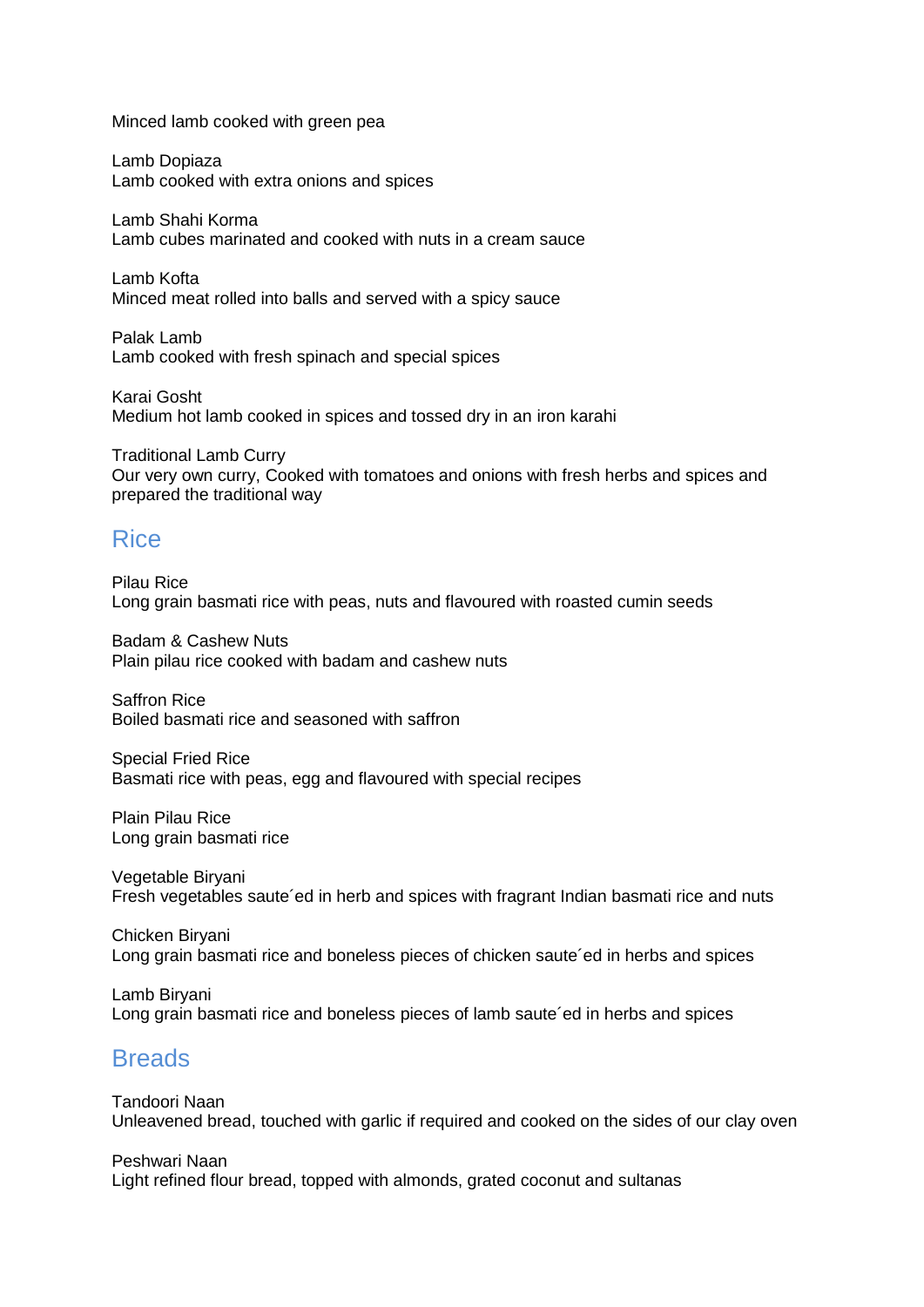Puris Unleavened bread which is deep fried

Stuffed Paratha Unleavened layered whole wheat bread stuffed with various fillings

**Kulchay** Refined flour bread stuffed with a choice of fillings - onions. Chicken, lamb, cottage cheese or spiced potatoes

Tandoori Roti Chapatti made in a clay oven

Roti Plain whole wheat bread baked in our clay oven

#### Raita

Cucumber & Onion Yogurt served with onion and cucumber

Bhallay Raita Yogurt made with lentil mixture balls

Plain Raita Plain yogurt

Aloo Raita Yogurt made with small boiled potatoes

Cucumber & Jeera Raita Cucumber & Jeera Raita

Tomato & Cucumber Raita Yogurt with fresh pieces of tomatoes and cucumbers

Bundi Raita Yogurt with bundi - small yellow balls made from gram flour and fried

#### **Desserts**

Malai Kulfi Authentic, home made Indian ice cream prepared from milk, cream and nuts

Gajar Ka Halwa Carrot pudding made from finely grated carrots cooked in milk with cashews, raisins, almonds and cardomans

Gulab Jamun Brown coloured deep fried milk cake balls with milk and honey in a thick sugar syrup served hot or cold

Moongi Ka Halwa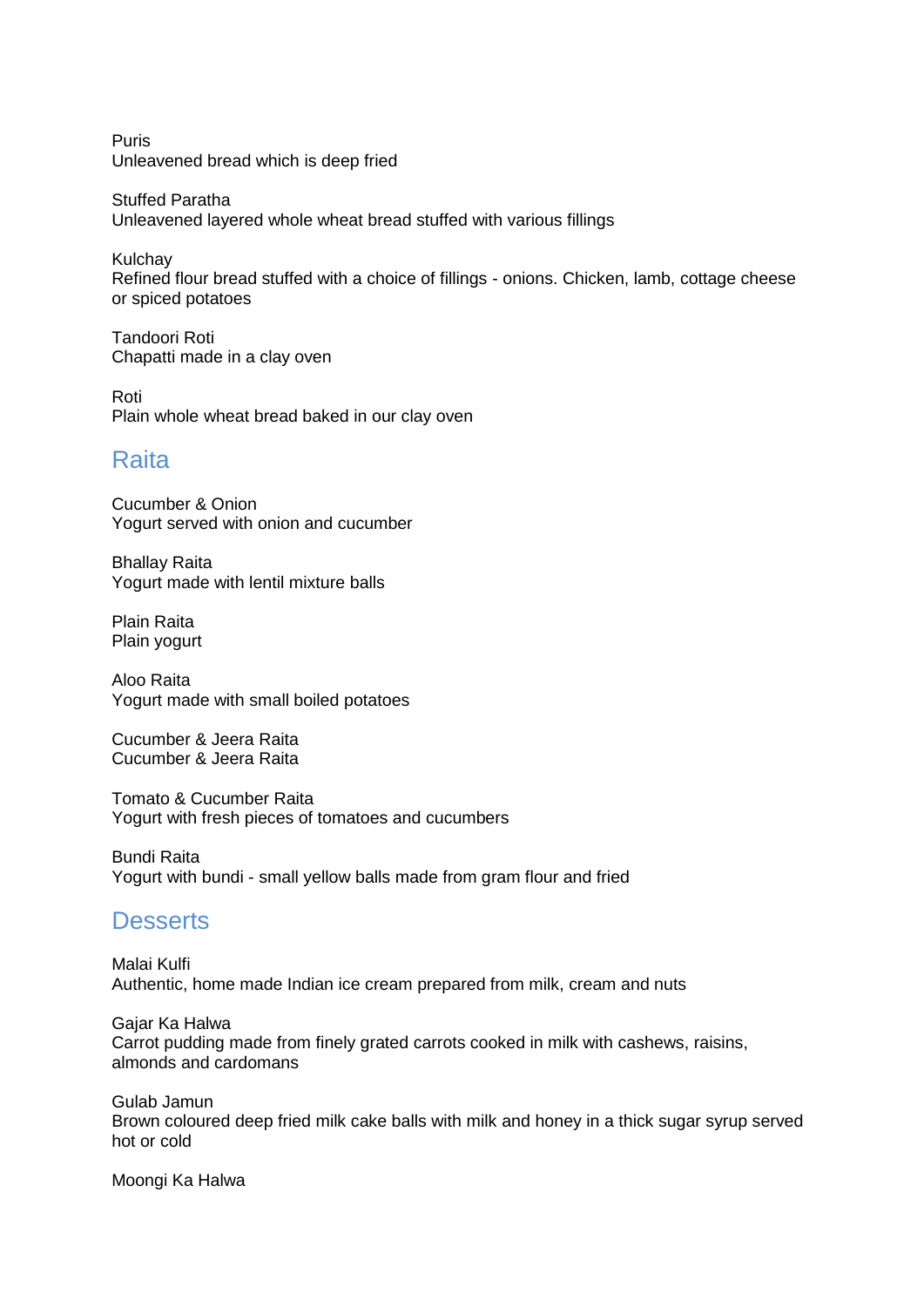Made from lentils including sugar, butter and cream

**Rasquilas** Milk cake balls in a sweet syrup

Rasmalai Homemade cheese balls in sweetened milk and flavoured with rose water and nuts

Kheer

Traditional Indian dessert made with basmati rice and flavoured with almonds, nuts and raisins and topped with pistachios

Ice Cream Haagan Das a variety of flavours\*

Fruit Cocktail Fruit cocktail with fresh cream

Fruit Display Exotic fresh fruit display a specialist fruit carver with ice sculpture\*

Fresh Strawberries Fresh Strawberries & Cream\*

\* - Items at extra cost

# Thai

## Canapes/Starters (Vegetarian)

Po Pea Tod Vegetable Spring Rolls served with sweet chilli sauce

Tod Mun Kaow Pod Lightly spiced sweet corn cake with served with sweet chilli sauce

To-Fu Yad Sai Stuffed to-fu with minced vegetables and exotic Thai herbs

Man Tod Deep fried sweet potatoes with coriander and paprika, rolled into small balls served with sweet chilli sauce

Yum Pla Murk Spicy Squid mixed with vegetables and Thai herbs

Som Tam Spicy grated papaya salad with palm sugar, Thai herbs and peanuts

Lab Tofu Spicy Tofu with fresh mushroom and Thai herbs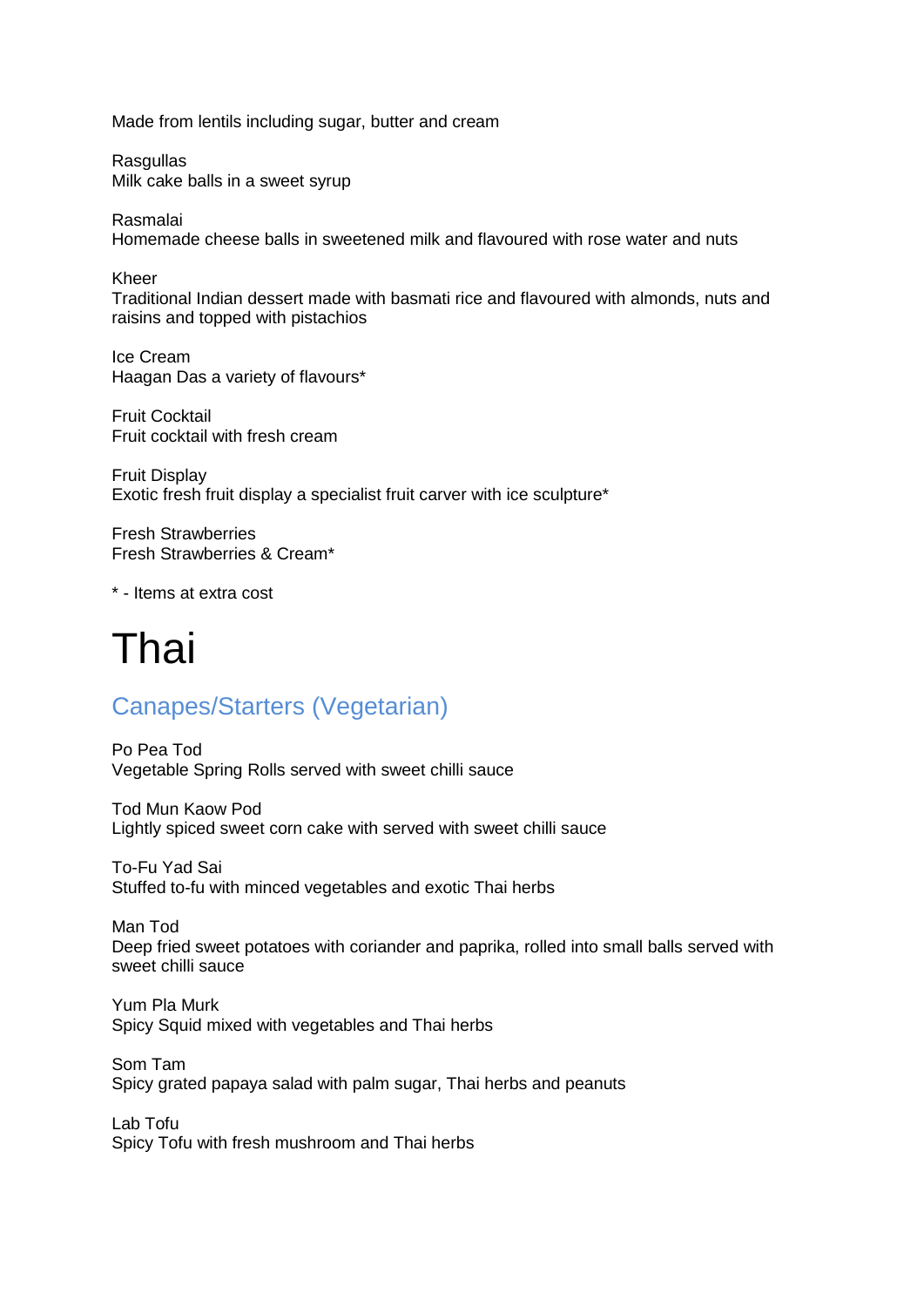### Canapes/Starters (Non Vegetarian)

Satay Kai Barbequed chicken served with peanut sauce

Po Pea Yum Yum Prawn spring rolls served with plum sauce

Pek Kai Yad Sai Chicken wings stuffed with minced meat and Thai herbs, served with sweet chilli sauce

Tod Man Fish and prawn cakes served with plum sauce

Toong Tong Thai gold bags filled with minced chicken and Thai herbs, served with plum sauce

Look Chin Yang Barbequed chicken balls topped with spicy tamarind sauce

Yum Neau Slices of grilled beef with spicy and hot chilli, onions and lime juice

Yum Ruam Mid Tale Spicy mixed seafood salad with onions and Thai herbs

#### Main Course (Vegetarian)

Paneng Pak Vegetables in a dry aromatic ground peanut curry with Kaffir lime leaves

Kang Ped Red vegetable curry with coconut cream

Keow Wan Thai green curry with mixed vegetables, coconut cream and Thai herbs

Kang Mussaman Tofu Tofu, mushrooms and potatoes in a peanut butter curry

Pad Pak Stir-fried mixed vegetables

Pad Brocolli Stir-fried Broccoli with Soya sauce

Pad Ma Khea Saute´ed aubergines, Thai style

Had Pad Tofu Bai Graprao Stir fried mushrooms and tofu with basil leaves and chilli

Pad Prik King Thau Yaow Stir fried long beans with chilli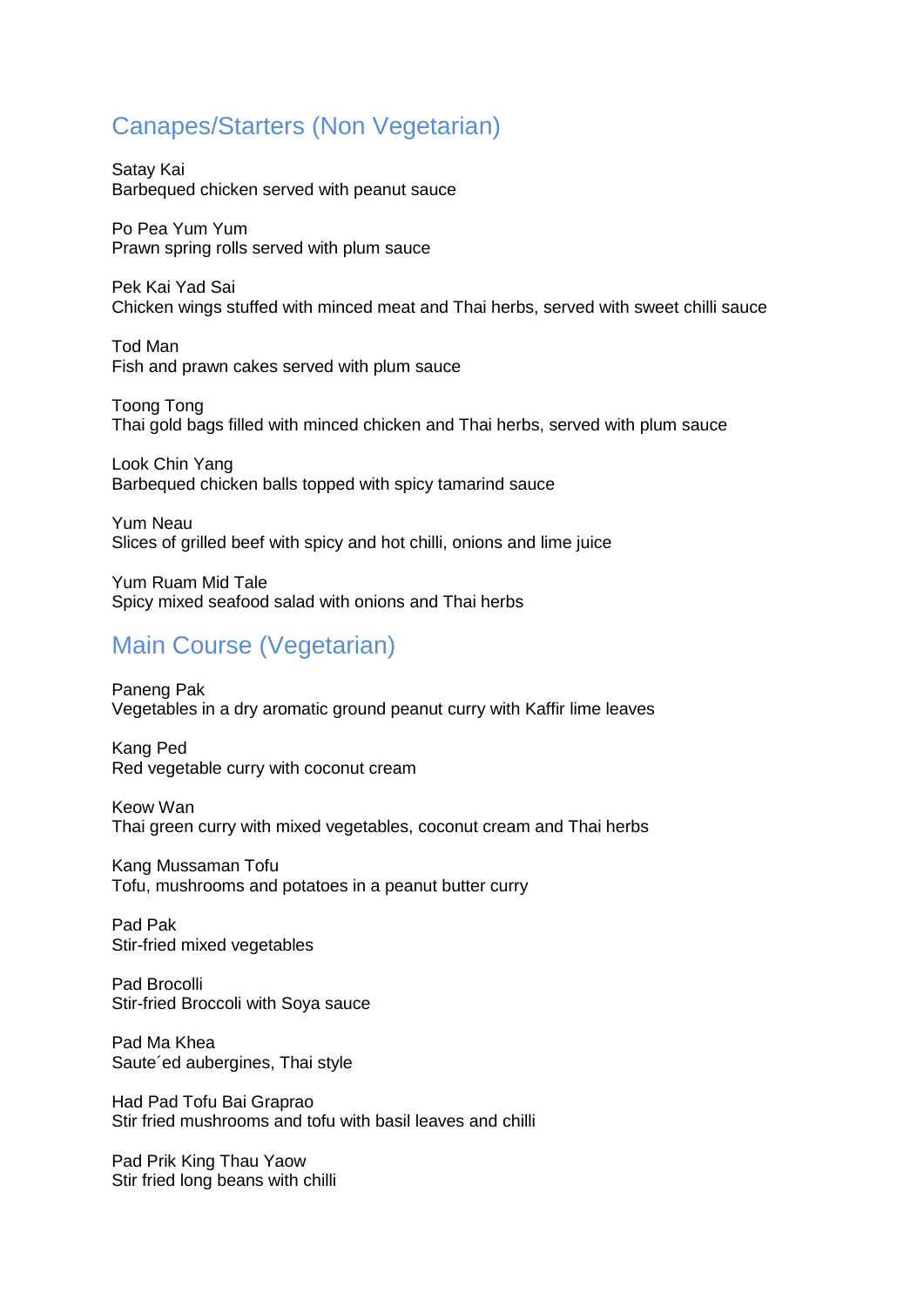Tofu Yum Yum Sweet and sour bean curd with vegetables

Tofu Pad Kaow Pod Stir fried bean curd and bay corn

#### Main Course (Non Vegetarian)

Kang Ped Phed Special Thai red Curry with Roast Duck

Kang Kiew Wan Kai Chicken green curry with coconut milk, Thai aubergines and Thai herbs

Kang Paneng Lamb or Beef in aromatic ground peanut curry with coconut cream and Kaffir lime leaves

Kang Mussaman Award winning Lamb peanut butter curry stewed with Pumpkin and potatoes (served on the bone)

Neau Pad Prik Sliced Beef with fresh chilli and onions

Neau Pad King Sliced beef with ginger, onions and black mushrooms

Neau Pad Gra Prao Sliced beef with Thai basil leaves and chilli

Neau Pad Ture Yau Sliced beef with long beans and Oyster sauce

Kai Pad Med Ma-Muang Chicken stir-fried with cashew nuts and onions

Kai Pad Kau Paud Aunn Stir fried chicken with baby sweet corn

Kai Prew Wan Stir fried chicken with sweet and sour sauce, tomato and cucumber

Kai Pad King Chicken stir-fried with ginger, onions and black mushrooms

Kai Pad Bai Gra Prao Chicken stir-fried with fresh chilli and Thai Basil leaves

Kai Tod Gratiam Prik Thai Stir-fried chicken with garlic and peppers

Main Course (Prawns & Fish)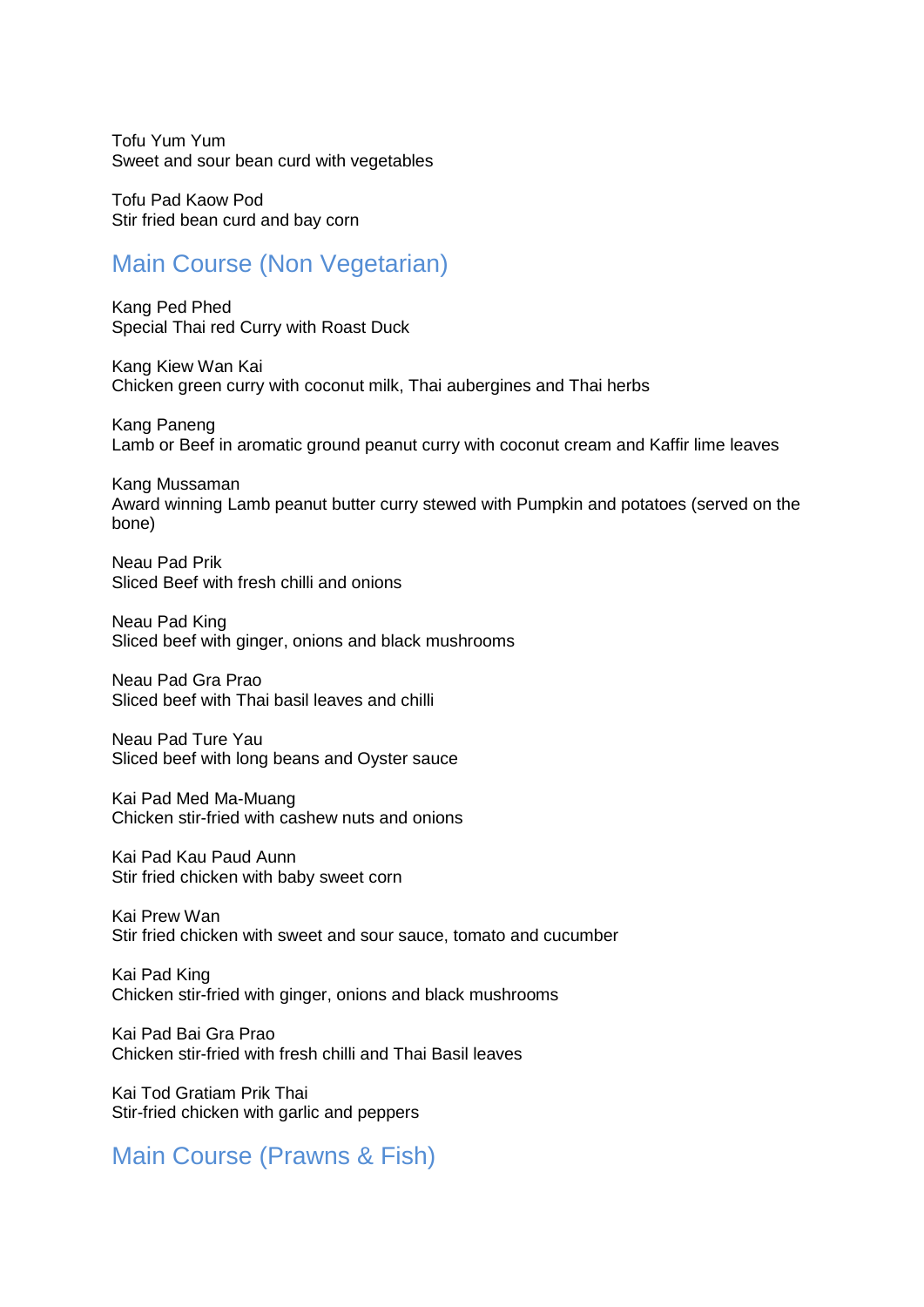Goong Pad Prik-King Prawns with Chilli, coconut cream and fresh Thai herbs

Pla Lad Prik Deep fried Cod fish with chilli coconut cream and fresh Thai herbs

Pla Prew Wan Deep fried fish with Sweet & Sour Sauce

Pla Sam Rod Deep fried fish with Garlic, Chilli and Tamarind (Chef's Special three-flavour Sauce)

Murk Pad Gra-Prao Squid fried with fresh Chilli and Thai Basil leaves

### **Noodles**

Pad Thai A very traditional Thai dish made with fried noodles, stir-fried with bean sprouts, Chicken, Beef or Prawns, topped with crushed peanuts

Egg Noodles Chefs special egg noodles made with fresh vegetables

#### Rice

Kao Sue Steamed rice

Kao Pad Kai Egg fried rice

Kao Pad Pised Special fried rice with minced Chicken and Prawns with shallot onion

# Gujarati

#### **Sweets**

- Sweet Sata
- Kaju Badam Barfi
- Amratpak
- Mohan Thal
- Jalebi
- Garam Jalebi
- Gharee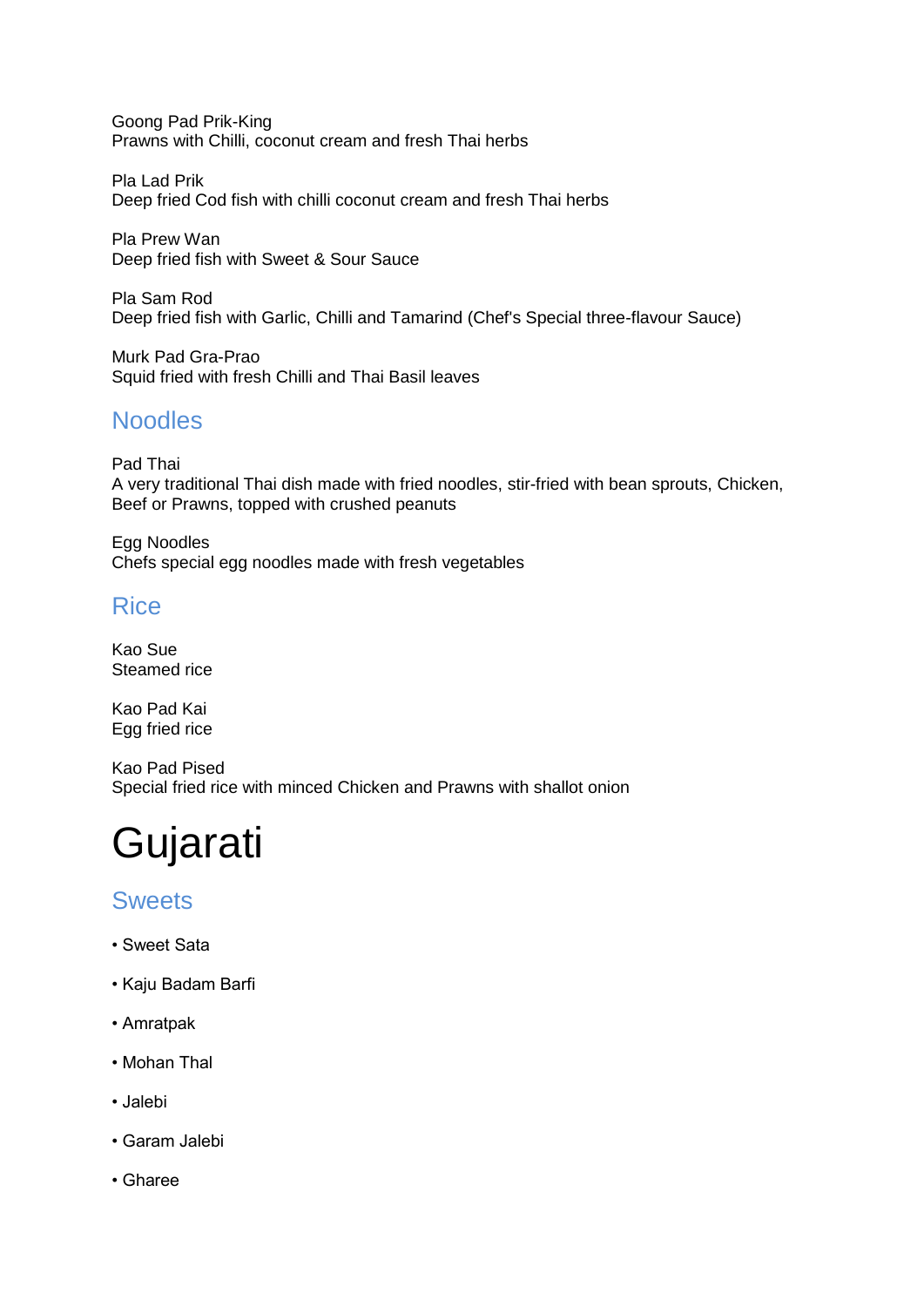- Shrikhand
- Rassmalai
- Badami Halwa
- Gajar Halwa
- Dudhi Halwa
- Mango Barfi
- Gulab Jamaun (Plain or Stuffed)
- Kala Jamaun
- Chuti Bundi
- Bundi Iadoo
- Bundi & Mini Jamaun
- Churma Na Iadoo
- Motisa Iadoo
- Saveni Basundi
- Kaju Roll
- Anjirum
- Kaju Pista Swiss Roll
- Moti Churmu
- Rassgulla
- Chum Chum
- Coconut Laces
- Pista Barfi
- Shri Karee
- Mix Fruit Pak
- Ras Kadam
- Kaju Katli
- Ful Khaja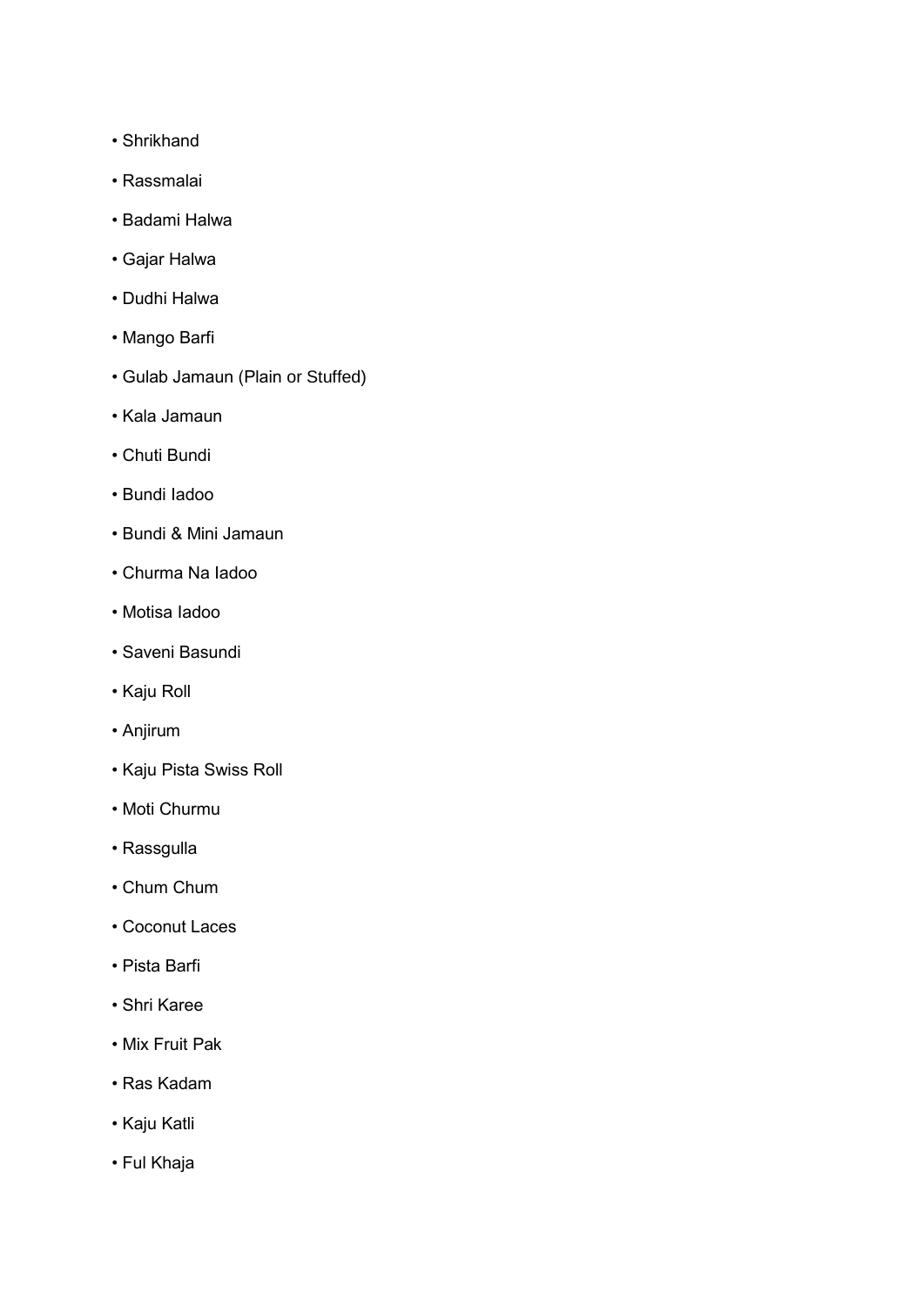### **Savouries**

- Pan Pakoda\*
- Dhokera Khaman
- Dahi Wada
- Moong Dal Kachori\*
- Fresh Peas Kachori\*
- Samosa\*
- Stuffed Chilli Bhajiya\*
- Spring Rolls\*
- Safed Dhokra Hidada
- Patish\*
- Mix Vegetable Pakoda\*
- Save Usad
- Fulwadi
- Khandwee
- Ragda Patis
- Sev Ghathia
- Bhel
- Dhabree
- Idly Sambhar
- Sev Khamani
- Vagharela Patra
- Garlic Mogo Chips\*
- Onion Samosa\*
- Paneer Samosa\*
- Papadi no Lot Khichi\*
- \* Can be served hot subject to request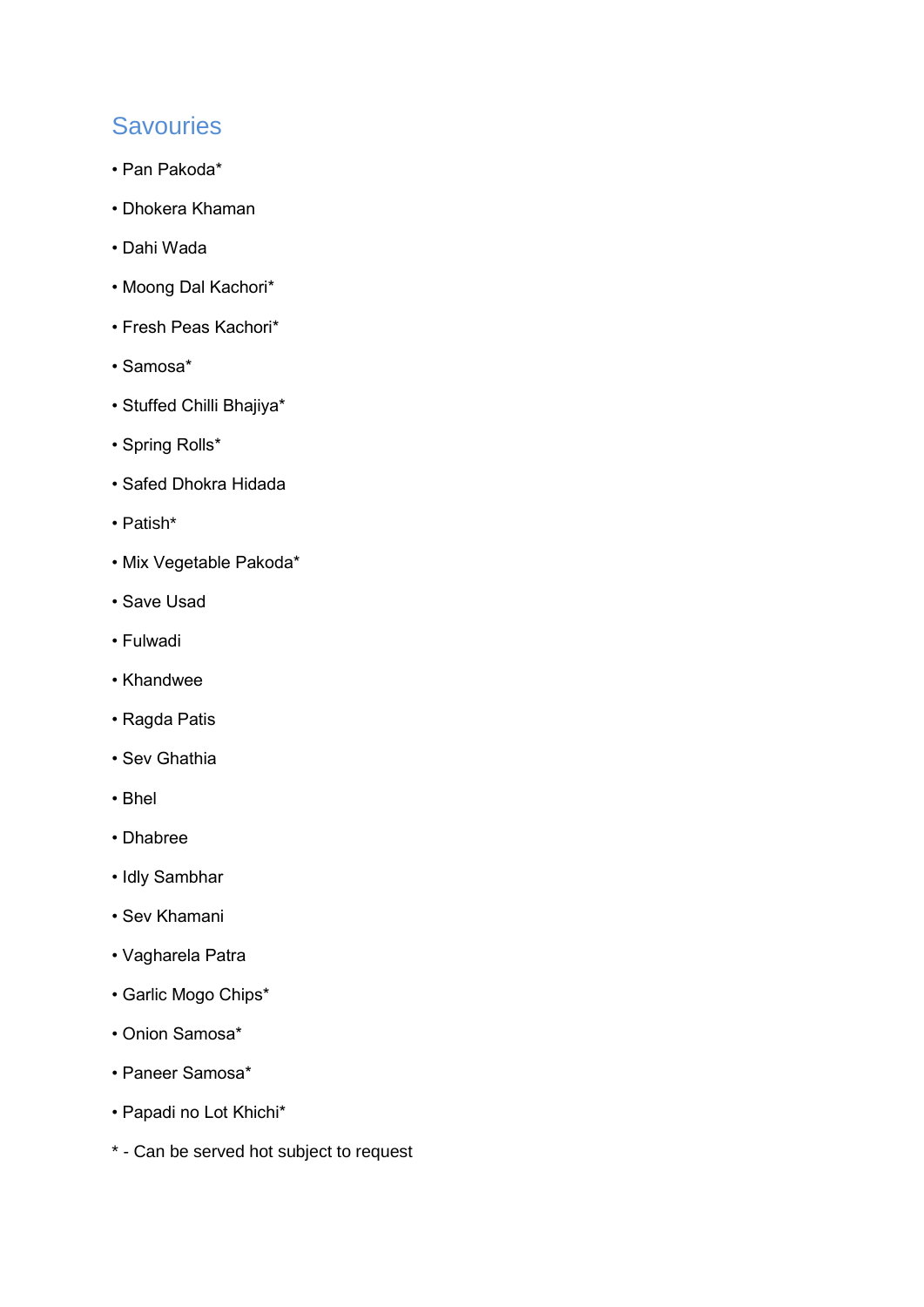#### **Beans**

- Chana nu Shak
- Val Beans
- Widha Sprouted Beans
- Kabuli Chana
- Moong, Math & Red Chori
- Rajma Red Green White
- Kabuli Chana Val & Jugoo
- Tarka Daal

## Vegetables

- Mater & Rengan
- Undhiyu
- Valor, Mater & Rengan
- Tuwar & Rengan
- Gheeloda
- Bhinda
- Bhinda, Rengan & Capsicum
- Farari Bateta
- Bateta Rasawaru
- Rengan & Bateta
- Makai & Bateta
- Lilli Mathi & Bateta
- Ravya & Bharela Bateta
- Makai na Dana
- Akhi Makai
- Chana & Bateta
- Dudhi, Chana & Dal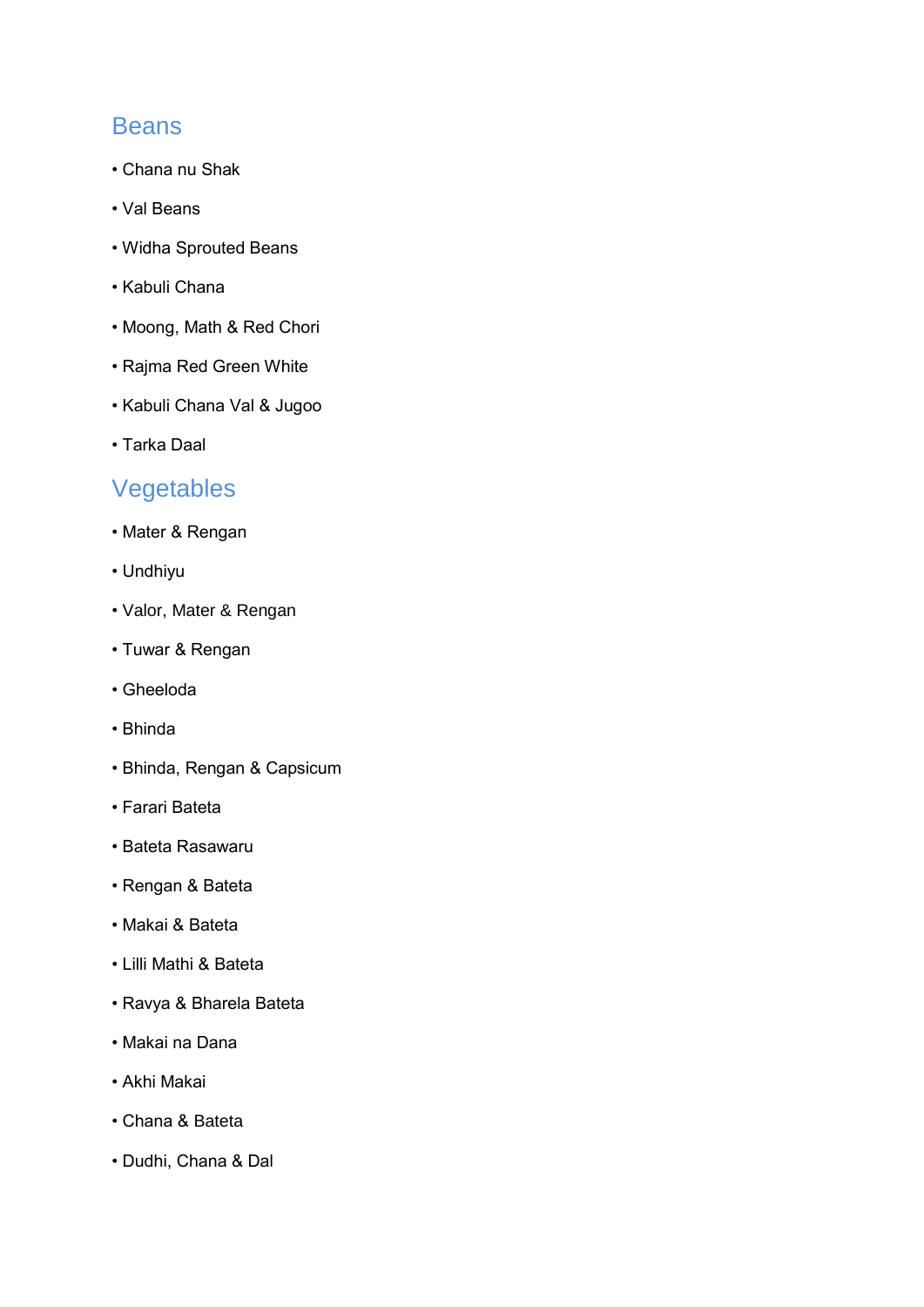- Chilli Paneer
- Bhindi & Bateta
- Lal Choree shak
- Dudh ma Makai nu Shak
- Makai no Chatako
- Punjabi Cholea
- Vegetable Kheema
- Aloo Palakh
- Mushroom Bhajee
- Cabbage & Bateta
- Vegetable Curry
- Soya Beans & Rengan
- Phansi nu Shak
- Karela nu Shak
- Purvar nu Shak
- Mater Paneer Korma
- Navratan Korma
- Mushroom Curry
- Spinach, Methi & Potato
- Turiya Patra

#### **Rice**

- Plain Rice
- Pulav (Rice, Mater,Carrots & Cashews)
- Vegetable Biryani
- Vegetable Biryani with Onion

#### Indian Breads

• Puri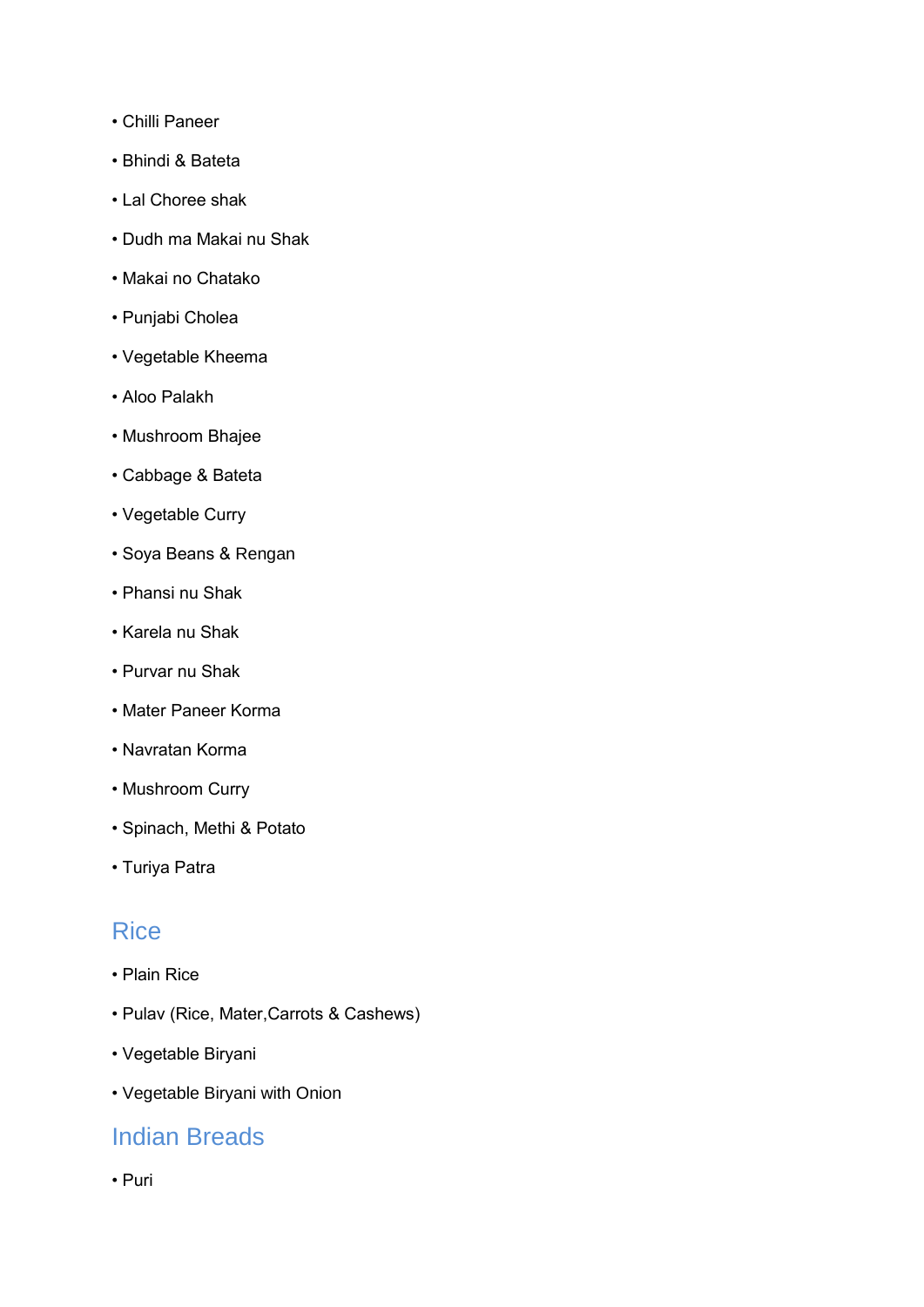- Paratha
- Bhatura
- Garam Puri\*
- \* Subject to request

## Indian Soups

- Khadi
- Lilva ni Khadi
- Tarka Dal
- Special Khadi
- Sambhar

#### **Salads**

- Plain Salad
- Mexican
- Sambharo (Carrots, Cabbage & Chilli)

## **Chutney**

- Lal Chutney
- Lili Chutney
- Khajur & Amlee
- Fresh Coconut
- Fresh Tomato
- Raita
- Cucumber
- Bundi
- Palin Dahi

#### Pickles

• Mango